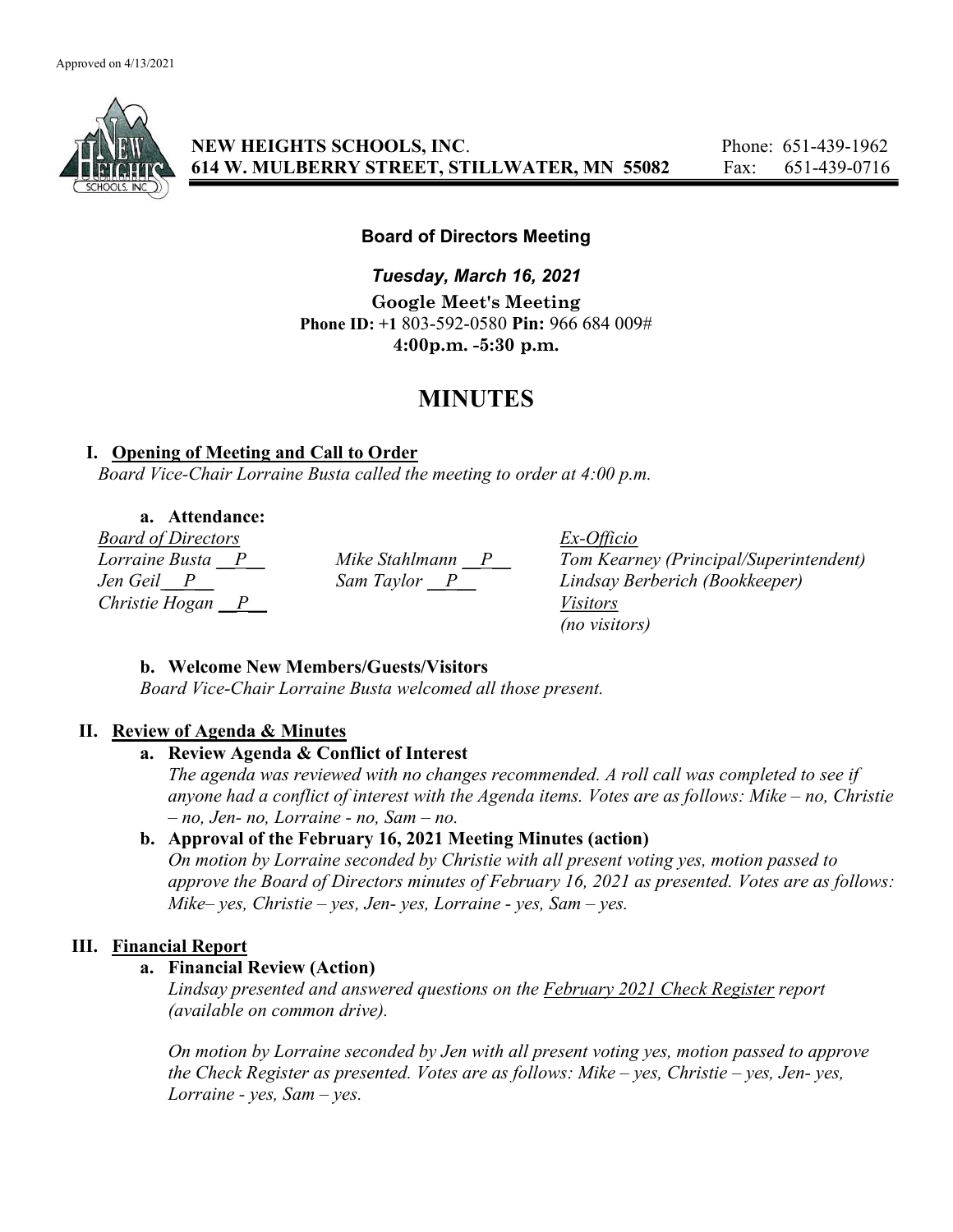# IV. Old Business

#### a. Board Goals for 2020-21

- i. To appropriately increase the school's level of social media engagement for the purpose of increasing exposure of the school to gain enrollment and community support by June 2021. Christie led a discussion on the progress of this goal using the shared drive with the following categories: post, post-reached and post-engagement.
- ii. Closely monitor and assess the schools progress towards meeting the authorizer contract goals and determine appropriate responses and corrective action.

Sam led a discussion on the Authorizer goals. Sam discussed what testing is required with Covid-19 restrictions. Tom discussed the requirement to give MCA testing. Parents may indicate if they want to opt-out but we as a school cannot. The Guild will not penalize us if we have a significant number of opt-outs.

iii. Develop an outline for Five-year strategic plan by December 31,2020 and finalize plan by May 31, 2021 with intent to implement in 2021-2022 school year.

Sam led a discussion on this goal using the shared drive. Lorraine discussed another Charter School who is targeting cluster populations and their efforts to market them. She also discussed radio spots and other media for generating excitement and interest in NHS.

iv. Determine the viability of different models of pre-K programming for the school and select a plan by June 1, 2021.

Sam led a discussion on this goal. Tom recently gave Head Start a tour of our building. They love the building and space. Head Start would sign a contract with CSBC and not with us directly. This is a great deal for us in that it would not affect our lease aid. Tom is looking at offering them the two rooms on the street side, 101 and 103. These rooms are connected by double doors. He will keep us informed.

## b. Letter of Resignation

This portion of the meeting is closed for preliminary consideration of the validity a teacher's recent resignation subject to the School Board's authority pursuant to Minnesota Statutes, section 13D.05, subdivision 2(b). Portions of the closed meeting also may be based upon the attorney-client privilege pursuant to Minnesota Statutes, section 13D.05, subdivision 3(b) to allow the School Board to meet with its attorney in a confidential setting to obtain advice regarding potential imminent legal action related to the School District's allegations and defenses in an employment matter.

Sam closed the session at 4:30 and reopened the meeting at 4:56

On motion by Sam seconded by Christie with all present voting yes, motion passed on the recommendation of the NHS Board of Directors to accept the resignation of the English Teacher, Noelle Geyer, with a corresponding notice from the Board of Directors as discussed in closed session. Votes are as follows: Christie – yes, Jen- yes, Lorraine - yes,  $Sam - ves, Mike - ves.$ 

## V. New Business

## a. Annual Meeting

i. Date & Place (Tuesday May 25, 4:00pm; Google Meets) Sam discussed the date and time of our Annual Meeting. All agreed to have a Google Meets meeting at 4:00.

ii. Board Vacancies (Jen) Sam pointed out that there is only one current member whose term is up this year. We agreed to have a seven-member board and post three openings.

- iii. Room Preparation/Google Meets- assign member(s) Lindsay agreed to schedule a Google Meets meeting.
- iv. Vote Counter assign member(s)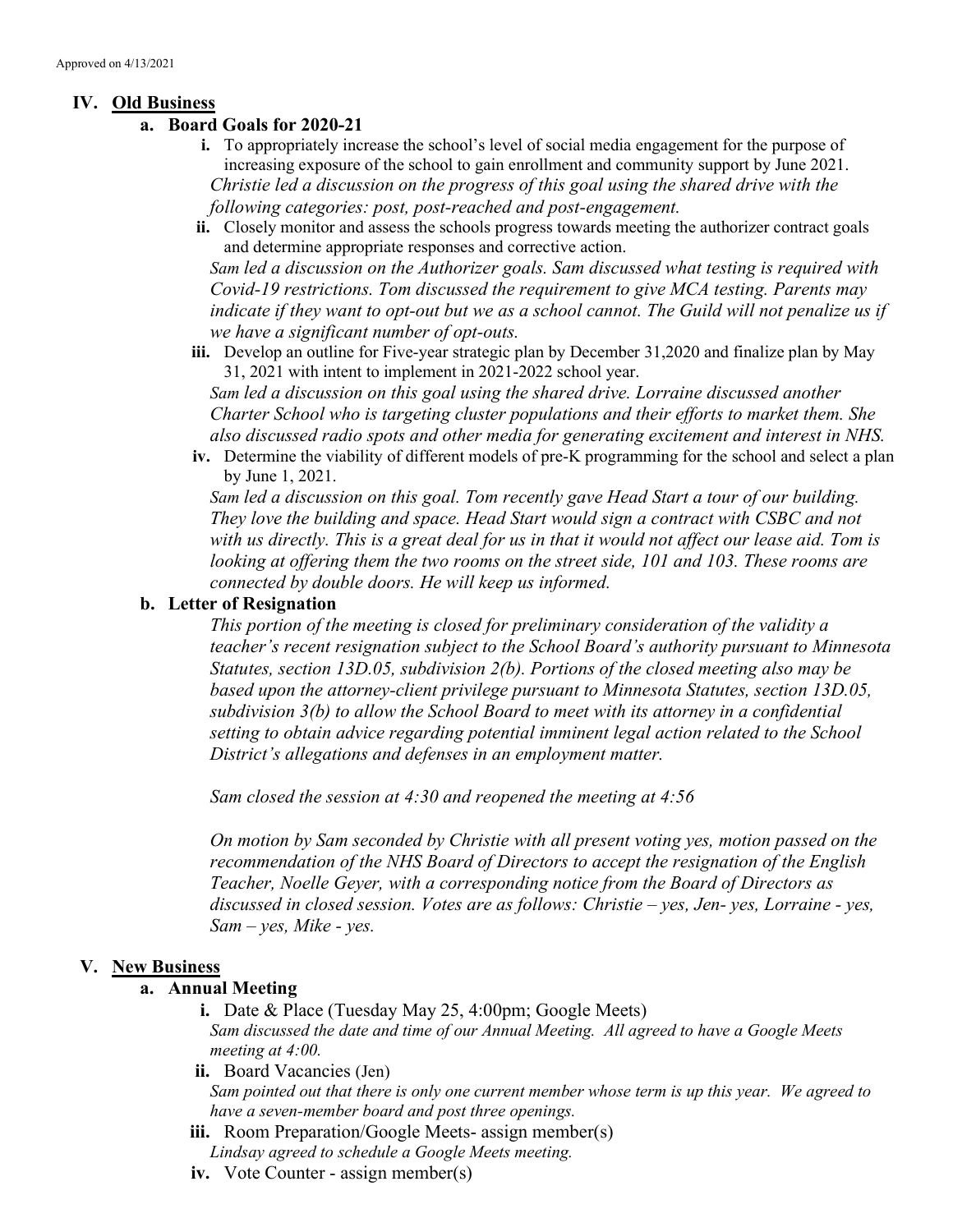We discussed how to vote on-line. Sam discussed Google Forms. Tom is looking into our by-laws to see if electronic voting is allowed. If it is allowed, we will use electronic voting. Lorraine will check into other voter options. Lindsay agreed to be the vote counter.

v. Publications/mailings - assign member(s)

Lorraine agreed to be sure all necessary publications, emails and mailing are sent out.

#### b. Staffing

Tom discussed accepting the application for Katherine Engelking as our Health Office Attendant.

On motion by Sam seconded by Jen with all present voting yes, motion passed to approve the hire Katherine Engelking on the recommendation of our principal Tom Kearney. Votes are as follows: Mike – yes, Christie – yes, Jen- yes, Lorraine - yes, Sam – yes.

#### VI. Policy Review (action)

#### a. Policy Revisions for Approval

i. #413- Harassment and Violence (Jen) Jen led a discussion reviewing this document and recommended changes.

On motion by Jen seconded by Sam with all present voting yes, motion passed to adopt the Policy #413- Harassment and Violence as presented. Votes are as follows: Mike – yes,  $Christie - yes, Jen- yes, Lorraine - yes, Sam- yes.$ 

ii. #514- Bullying Prohibition (Sam) Sam will review this policy at our next meeting.

iii. Telemedicine Policy (Lorraine) Lorraine will review this policy at our next meeting.

#### b. Policies for April

- i. #103- Complaints Students, Employees, Parents, Other Persons
- Lorraine led a discussion on this policy. Sam agreed to review this policy.
- ii.  $\#410$  Family and Medical Leave (& 410.1)
	- Lorraine led a discussion on this policy. Christie agreed to review this policy.
- iii.  $#504$  Student Dress and Appearance (& 504b)

Lorraine led a discussion on this policy. Jen agreed to review this policy.

## VII. Administrator's Report

Tom Kearney gave a report on the state of the school including the following:

- Student Statistics: We currently have 115 students enrolled with a budget of 106 and an estimated ADM just over 109. We have added 13 students and dropped one. Our attendance is currently at 93.9%. Tom said the elementary has shown up on campus and only three have not returned. We are still developing our plan for having more students on campus. After a year of not attending our secondary we are expected to have approximately two-thirds of our students returning April  $5<sup>th</sup>$ . Friday will be all distance learning. When we open, we will require masks, assigned seating, distribute Chromebooks, increase Wi-Fi capability. We will budget for damaged Chromebooks and not allocate funds for insurance.
- Covid-19 Updates: Our Washington County total number of positive Covid-19 is 17, which is very good considering the highest was 455. Currently every teacher who wanted the vaccines were given them. To date three staff members have tested positive for Covid-19 and three members have chosen not to be vaccinated. We have also been given Covid-19 testing kits but are not required to use them. We have extra Covid-19 allocated money to spend. This is around \$83K which will get even larger. We are looking into a more cloud-based internet service.